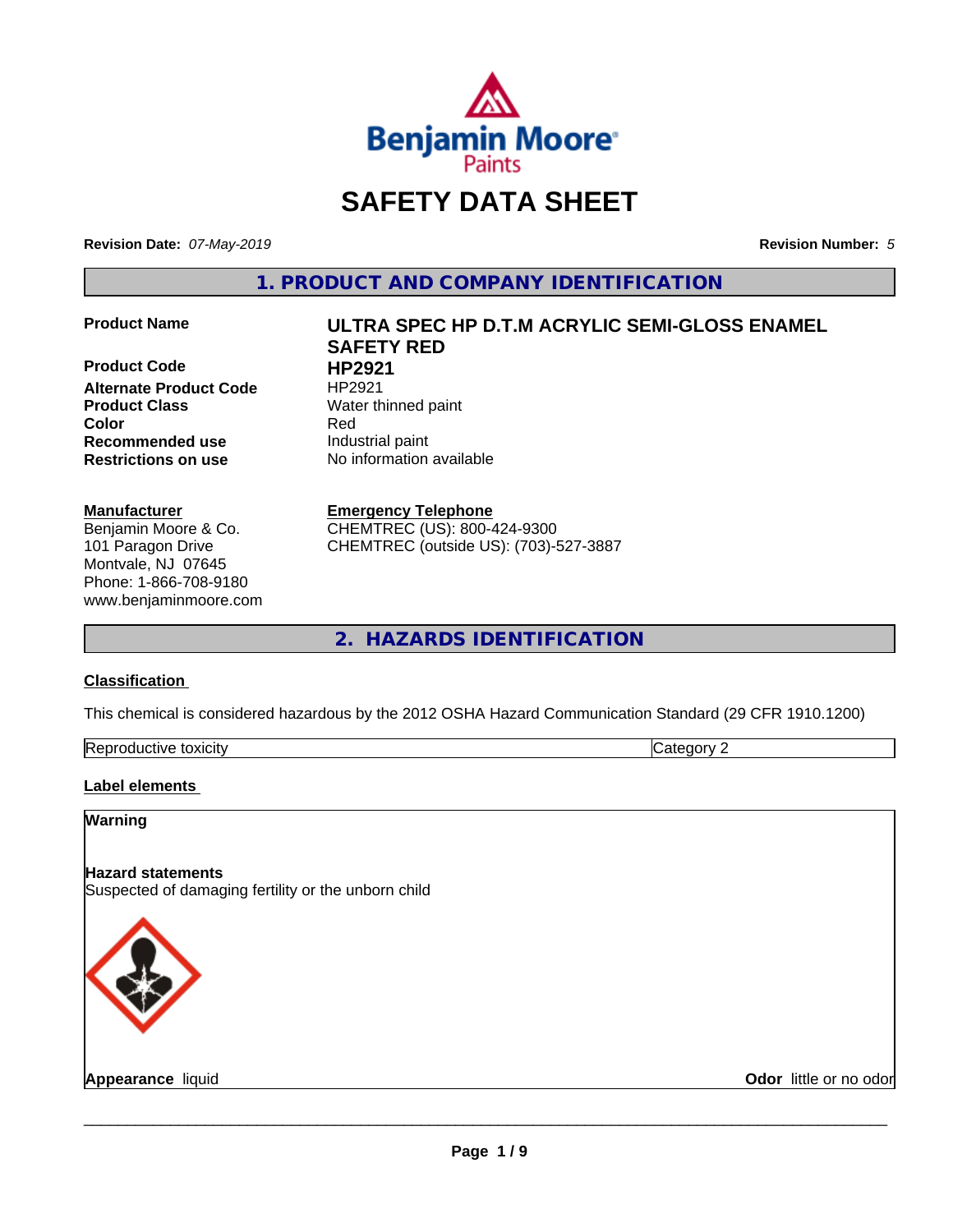#### **Precautionary Statements - Prevention**

Obtain special instructions before use Do not handle until all safety precautions have been read and understood Use personal protective equipment as required

#### **Precautionary Statements - Response**

IF exposed or concerned: Get medical advice/attention

#### **Precautionary Statements - Storage**

Store locked up

#### **Precautionary Statements - Disposal**

Dispose of contents/container to an approved waste disposal plant

#### **Hazards not otherwise classified (HNOC)**

Not applicable

### **Other information**

No information available

# **3. COMPOSITION INFORMATION ON COMPONENTS**

| <b>Chemical name</b>                          | CAS No.    | Weight-% |
|-----------------------------------------------|------------|----------|
| 2.2.4-trimethyl-1.3-propanediol diisobutyrate | 6846-50-0  |          |
| Nepheline svenite                             | 37244-96-5 |          |
| Zinc phosphate                                | 7779-90-0  |          |

|                                                  | 4. FIRST AID MEASURES                                                                                    |
|--------------------------------------------------|----------------------------------------------------------------------------------------------------------|
| <b>General Advice</b>                            | No hazards which require special first aid measures.                                                     |
| <b>Eye Contact</b>                               | Rinse thoroughly with plenty of water for at least 15 minutes and consult a<br>physician.                |
| <b>Skin Contact</b>                              | Wash off immediately with soap and plenty of water while removing all<br>contaminated clothes and shoes. |
| <b>Inhalation</b>                                | Move to fresh air. If symptoms persist, call a physician.                                                |
| Ingestion                                        | Clean mouth with water and afterwards drink plenty of water. Consult a physician<br>if necessary.        |
| <b>Most Important</b><br><b>Symptoms/Effects</b> | None known.                                                                                              |
| <b>Notes To Physician</b>                        | Treat symptomatically.                                                                                   |
|                                                  | 5. FIRE-FIGHTING MEASURES                                                                                |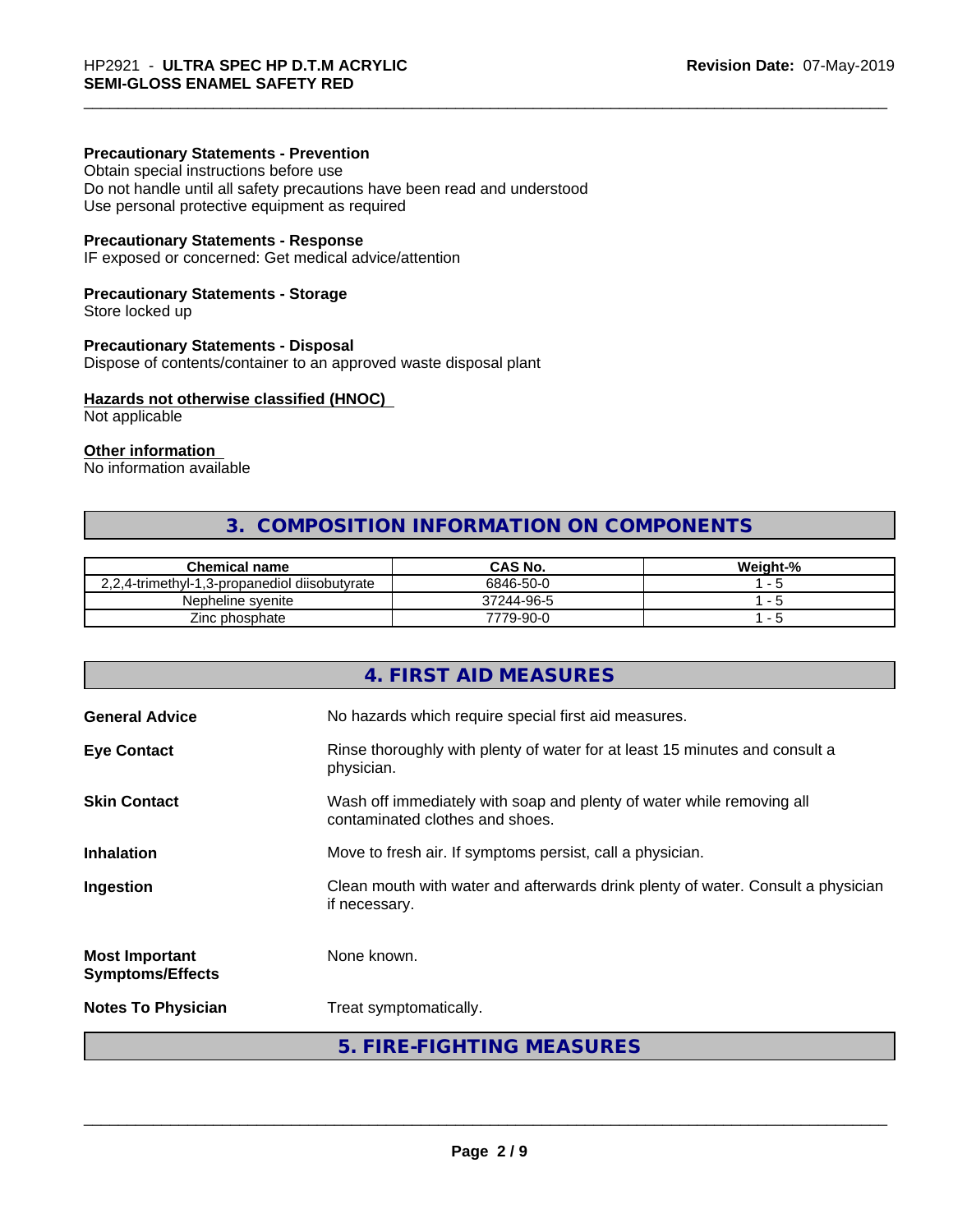| <b>Suitable Extinguishing Media</b>                                              |                                                         | Use extinguishing measures that are appropriate to local<br>circumstances and the surrounding environment.      |  |  |
|----------------------------------------------------------------------------------|---------------------------------------------------------|-----------------------------------------------------------------------------------------------------------------|--|--|
| Protective equipment and precautions for firefighters                            | and full protective gear.                               | As in any fire, wear self-contained breathing apparatus<br>pressure-demand, MSHA/NIOSH (approved or equivalent) |  |  |
| <b>Specific Hazards Arising From The Chemical</b>                                | extreme heat.                                           | Closed containers may rupture if exposed to fire or                                                             |  |  |
| <b>Sensitivity to mechanical impact</b>                                          | No.                                                     |                                                                                                                 |  |  |
| Sensitivity to static discharge                                                  | No.                                                     |                                                                                                                 |  |  |
| <b>Flash Point Data</b><br>Flash point (°F)<br>Flash Point (°C)<br><b>Method</b> | 250.0<br>121.1<br><b>PMCC</b>                           |                                                                                                                 |  |  |
| <b>Flammability Limits In Air</b>                                                |                                                         |                                                                                                                 |  |  |
| Lower flammability limit:<br><b>Upper flammability limit:</b>                    | Not applicable<br>Not applicable                        |                                                                                                                 |  |  |
| Flammability: 1<br><b>NFPA</b><br>Health: 1                                      | <b>Instability: 0</b><br><b>Special: Not Applicable</b> |                                                                                                                 |  |  |

#### **NFPA Legend**

- 0 Not Hazardous
- 1 Slightly
- 2 Moderate
- 3 High
- 4 Severe

*The ratings assigned are only suggested ratings, the contractor/employer has ultimate responsibilities for NFPA ratings where this system is used.*

*Additional information regarding the NFPA rating system is available from the National Fire Protection Agency (NFPA) at www.nfpa.org.*

# **6. ACCIDENTAL RELEASE MEASURES**

| <b>Methods for Cleaning Up</b>   | Soak up with inert absorbent material. Sweep up and shovel into suitable<br>containers for disposal. |
|----------------------------------|------------------------------------------------------------------------------------------------------|
| <b>Environmental precautions</b> | See Section 12 for additional Ecological Information.                                                |
| <b>Other Information</b>         | Prevent further leakage or spillage if safe to do so.                                                |
| <b>Personal Precautions</b>      | Avoid contact with skin, eyes and clothing. Ensure adequate ventilation.                             |
|                                  |                                                                                                      |

### **7. HANDLING AND STORAGE**

Handling **Handling Avoid contact with skin, eyes and clothing.** Avoid breathing vapors, spray mists or sanding dust. In case of insufficient ventilation, wear suitable respiratory equipment.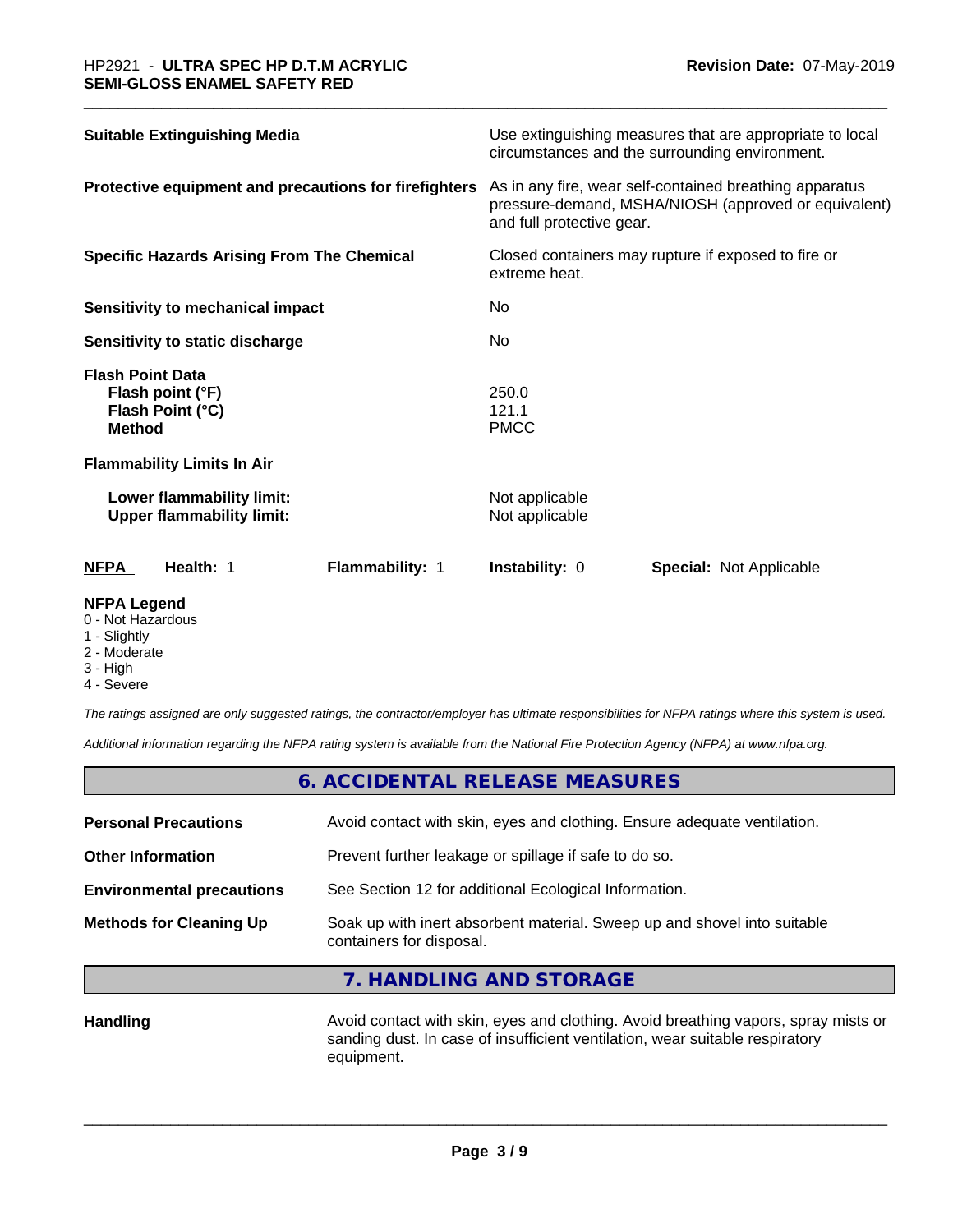**Storage** Keep container tightly closed. Keep out of the reach of children.

**Incompatible Materials** No information available

# **8. EXPOSURE CONTROLS/PERSONAL PROTECTION**

#### **Exposure Limits**

*No exposure limits have been established for this product.*

#### **Legend**

| <b>Engineering Measures</b>          | Ensure adequate ventilation, especially in confined areas.                                                                          |
|--------------------------------------|-------------------------------------------------------------------------------------------------------------------------------------|
| <b>Personal Protective Equipment</b> |                                                                                                                                     |
| <b>Eye/Face Protection</b>           | Safety glasses with side-shields.                                                                                                   |
| <b>Skin Protection</b>               | Protective gloves and impervious clothing.                                                                                          |
| <b>Respiratory Protection</b>        | In case of insufficient ventilation wear suitable respiratory equipment.                                                            |
| <b>Hygiene Measures</b>              | Avoid contact with skin, eyes and clothing. Remove and wash contaminated<br>clothing before re-use. Wash thoroughly after handling. |

# **9. PHYSICAL AND CHEMICAL PROPERTIES**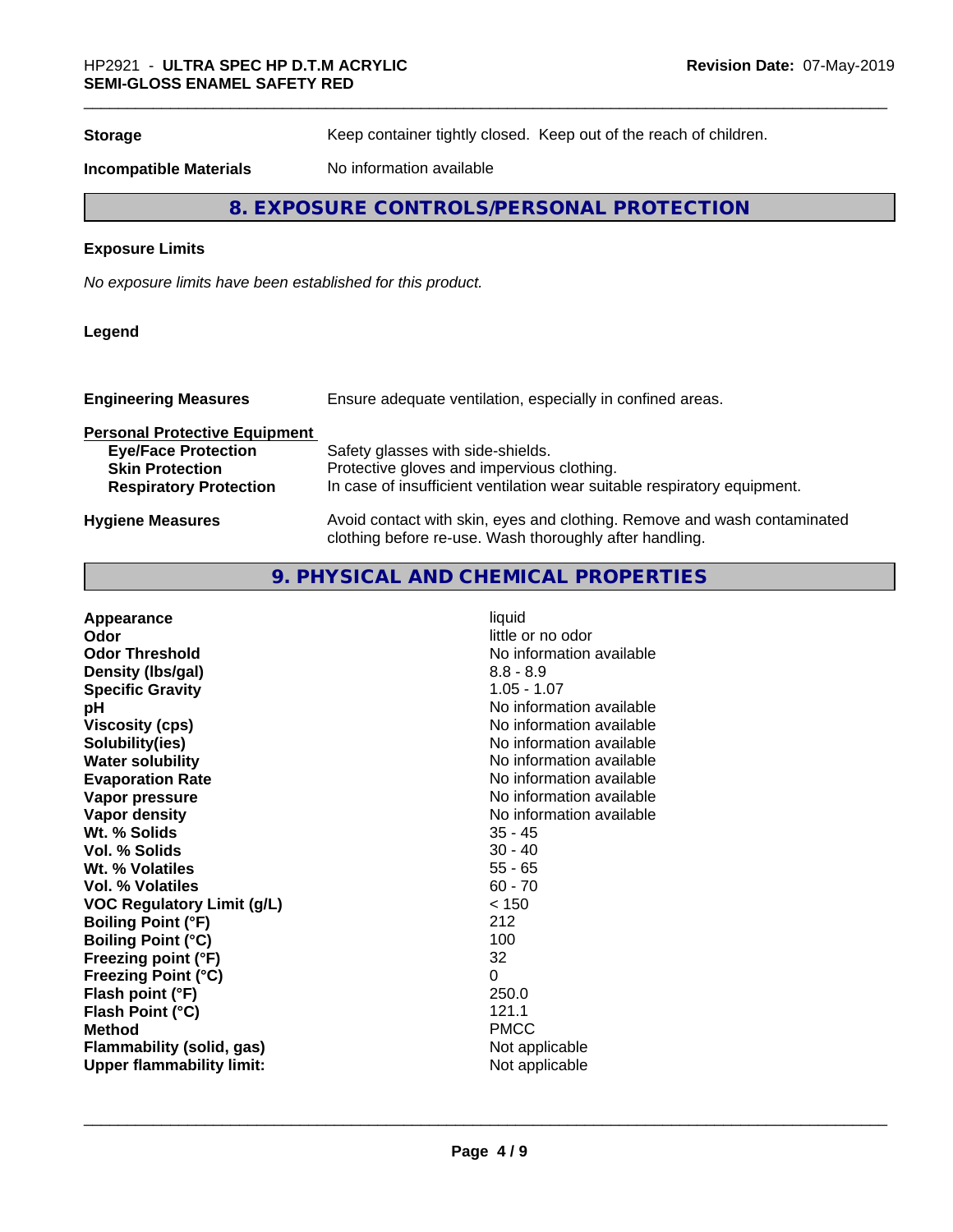**Lower flammability limit:**<br> **Autoignition Temperature (°F)** Not applicable Not applicable not a Not applicable **Autoignition Temperature (°F)**<br> **Autoignition Temperature (°C)** No information available Autoignition Temperature (°C)<br>
Decomposition Temperature (°F)<br>
No information available **Decomposition Temperature (°F)**<br> **Decomposition Temperature (°C)**<br>
No information available **Decomposition Temperature (°C)**<br>Partition coefficient

**No information available** 

## **10. STABILITY AND REACTIVITY**

| <b>Reactivity</b>                       | Not Applicable                           |
|-----------------------------------------|------------------------------------------|
| <b>Chemical Stability</b>               | Stable under normal conditions.          |
| <b>Conditions to avoid</b>              | Prevent from freezing.                   |
| <b>Incompatible Materials</b>           | No materials to be especially mentioned. |
| <b>Hazardous Decomposition Products</b> | None under normal use.                   |
| Possibility of hazardous reactions      | None under normal conditions of use.     |

# **11. TOXICOLOGICAL INFORMATION**

#### **Product Information**

#### **Information on likely routes of exposure**

**Principal Routes of Exposure** Eye contact, skin contact and inhalation.

**Acute Toxicity** 

**Product Information** No information available

#### **<u>Symptoms related to the physical, chemical and toxicological characteristics</u>**

**Symptoms** No information available

#### **Delayed and immediate effects as well as chronic effects from short and long-term exposure**

| Eye contact                     | May cause slight irritation.                                                                                    |
|---------------------------------|-----------------------------------------------------------------------------------------------------------------|
| <b>Skin contact</b>             | Substance may cause slight skin irritation. Prolonged or repeated contact may dry<br>skin and cause irritation. |
| <b>Inhalation</b>               | May cause irritation of respiratory tract.                                                                      |
| Ingestion                       | Ingestion may cause gastrointestinal irritation, nausea, vomiting and diarrhea.                                 |
| <b>Sensitization</b>            | No information available                                                                                        |
| <b>Neurological Effects</b>     | No information available.                                                                                       |
| <b>Mutagenic Effects</b>        | No information available.                                                                                       |
| <b>Reproductive Effects</b>     | Possible risk of impaired fertility. Possible risk of harm to the unborn child.                                 |
| <b>Developmental Effects</b>    | No information available.                                                                                       |
| <b>Target organ effects</b>     | No information available.                                                                                       |
| <b>STOT - single exposure</b>   | No information available.                                                                                       |
| <b>STOT - repeated exposure</b> | No information available.                                                                                       |
| Other adverse effects           | No information available.                                                                                       |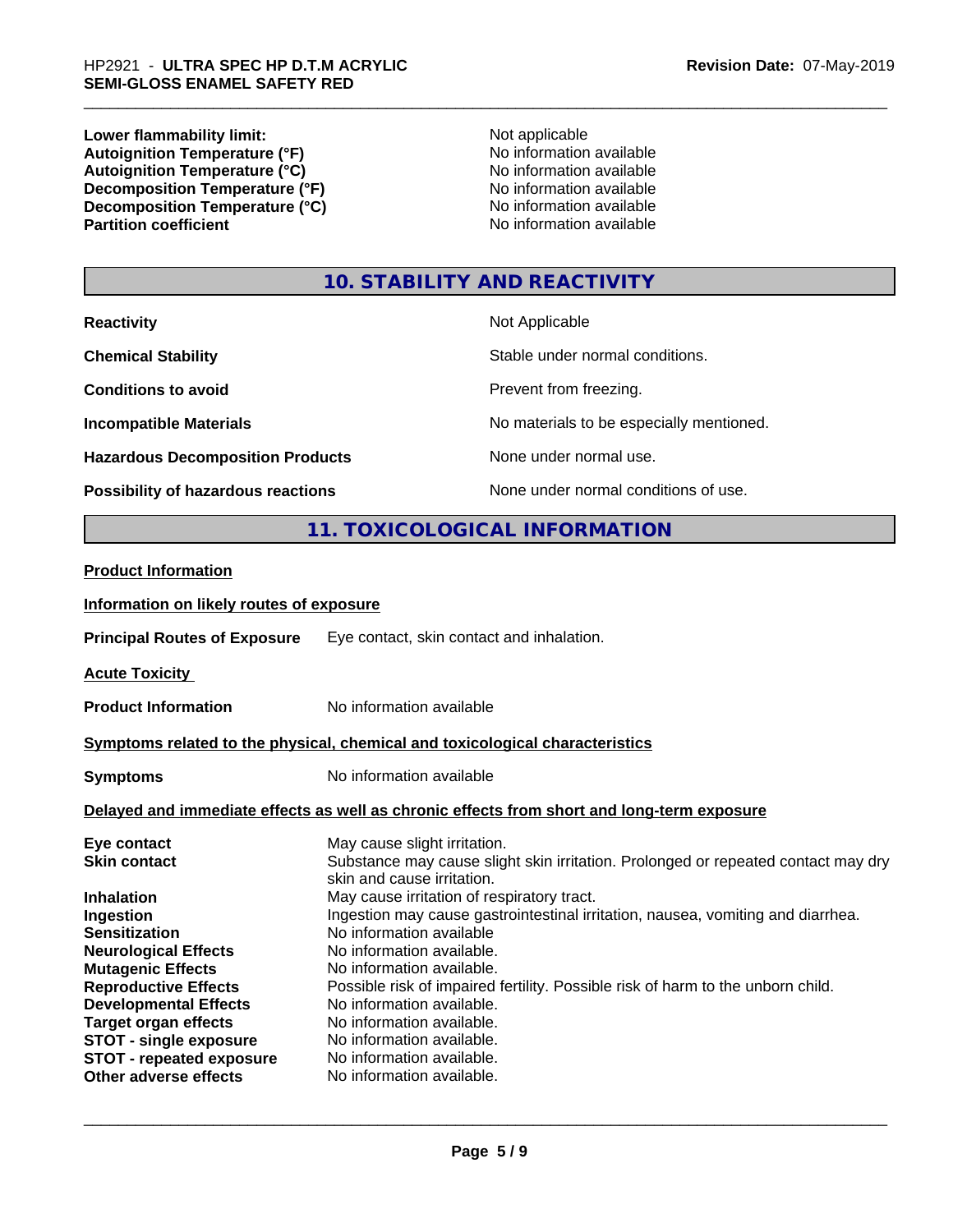**Aspiration Hazard** No information available

#### **Numerical measures of toxicity**

#### **The following values are calculated based on chapter 3.1 of the GHS document**

| <b>ATEmix (oral)</b>   | 47324 mg/kg  |
|------------------------|--------------|
| <b>ATEmix (dermal)</b> | 178116 mg/kg |

#### **Component Information**

| Chemical name                   | Oral LD50            | Dermal LD50 | Inhalation LC50 |
|---------------------------------|----------------------|-------------|-----------------|
| 2,2,4-trimethyl-1,3-propanediol | $>$ 3200 mg/kg (Rat) |             |                 |
| diisobutyrate                   |                      |             |                 |
| 6846-50-0                       |                      |             |                 |
| Zinc phosphate                  | $>$ 5000 mg/kg (Rat) |             |                 |
| 7779-90-0                       |                      |             |                 |

#### **Carcinogenicity**

*There are no known carcinogenic chemicals in this product above reportable levels.*

# **12. ECOLOGICAL INFORMATION**

#### **Ecotoxicity Effects**

The environmental impact of this product has not been fully investigated.

#### **Product Information**

#### **Acute Toxicity to Fish**

No information available

#### **Acute Toxicity to Aquatic Invertebrates**

No information available

#### **Acute Toxicity to Aquatic Plants**

No information available

#### **Persistence / Degradability**

No information available.

#### **Bioaccumulation**

No information available.

#### **Mobility in Environmental Media**

No information available.

#### **Ozone**

No information available

#### **Component Information**

### **Acute Toxicity to Fish**

No information available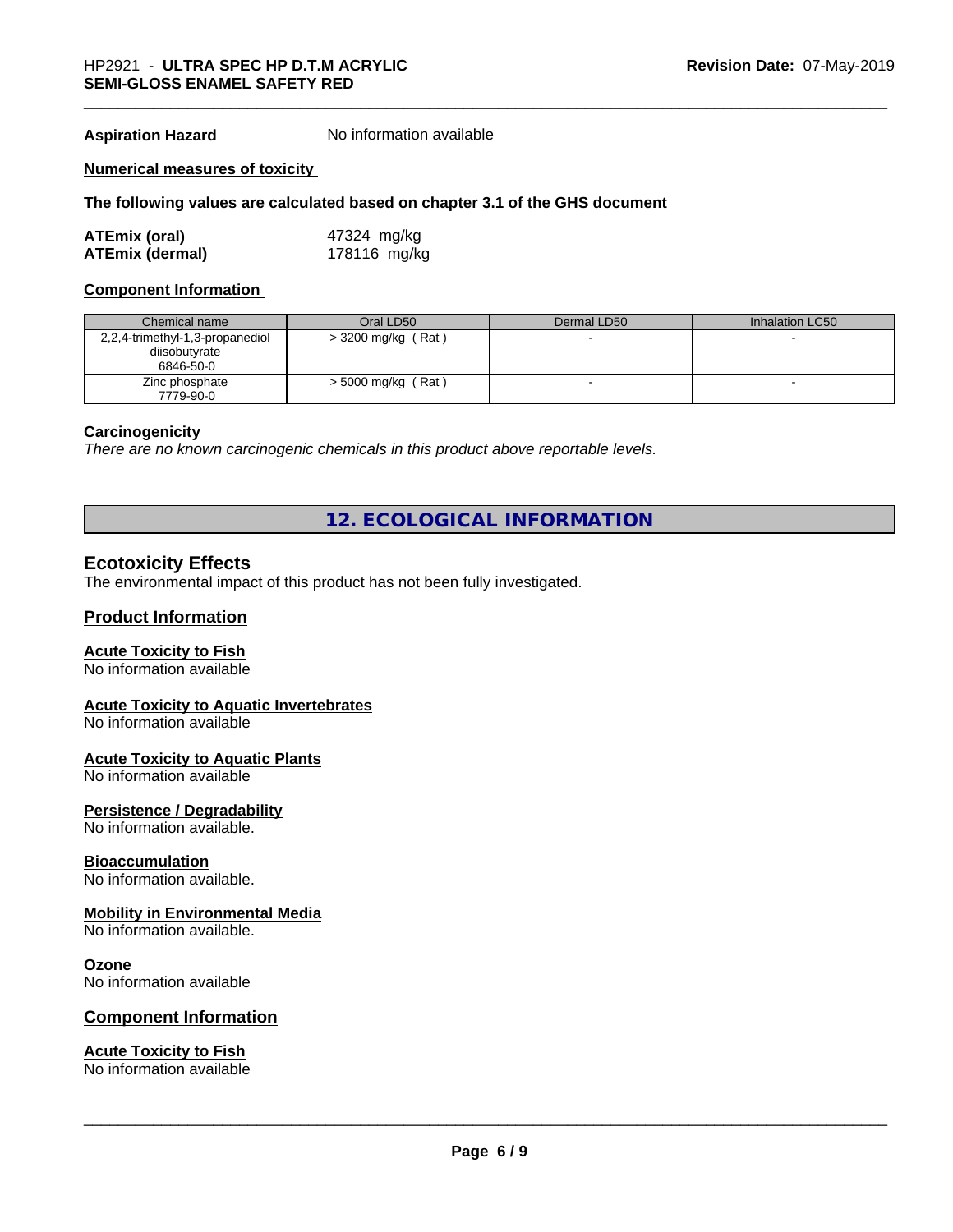### **Acute Toxicity to Aquatic Invertebrates**

No information available

#### **Acute Toxicity to Aquatic Plants**

No information available

|                              | 13. DISPOSAL CONSIDERATIONS                                                                                                                                                                                               |
|------------------------------|---------------------------------------------------------------------------------------------------------------------------------------------------------------------------------------------------------------------------|
| <b>Waste Disposal Method</b> | Dispose of in accordance with federal, state, and local regulations. Local<br>requirements may vary, consult your sanitation department or state-designated<br>environmental protection agency for more disposal options. |
|                              | 14. TRANSPORT INFORMATION                                                                                                                                                                                                 |
| <b>DOT</b>                   | Not regulated                                                                                                                                                                                                             |
| <b>ICAO/IATA</b>             | Not regulated                                                                                                                                                                                                             |
| <b>IMDG/IMO</b>              | Not regulated                                                                                                                                                                                                             |
|                              | <b>15. REGULATORY INFORMATION</b>                                                                                                                                                                                         |

### **International Inventories**

| <b>TSCA: United States</b> | Yes - All components are listed or exempt. |
|----------------------------|--------------------------------------------|
| <b>DSL: Canada</b>         | Yes - All components are listed or exempt. |

### **Federal Regulations**

#### **SARA 311/312 hazardous categorization**

| No  |
|-----|
| Yes |
| N٥  |
| Nο  |
| N٥  |
|     |

#### **SARA 313**

Section 313 of Title III of the Superfund Amendments and Reauthorization Act of 1986 (SARA). This product contains a chemical or chemicals which are subject to the reporting requirements of the Act and Title 40 of the Code of Federal Regulations, Part 372:

| <b>Chemical name</b> | CAS No.   | Weight-% | <b>CERCLA/SARA 313</b>     |
|----------------------|-----------|----------|----------------------------|
|                      |           |          | (de minimis concentration) |
| Zinc phosphate       | 7779-90-0 |          |                            |

 $\overline{\phantom{a}}$  ,  $\overline{\phantom{a}}$  ,  $\overline{\phantom{a}}$  ,  $\overline{\phantom{a}}$  ,  $\overline{\phantom{a}}$  ,  $\overline{\phantom{a}}$  ,  $\overline{\phantom{a}}$  ,  $\overline{\phantom{a}}$  ,  $\overline{\phantom{a}}$  ,  $\overline{\phantom{a}}$  ,  $\overline{\phantom{a}}$  ,  $\overline{\phantom{a}}$  ,  $\overline{\phantom{a}}$  ,  $\overline{\phantom{a}}$  ,  $\overline{\phantom{a}}$  ,  $\overline{\phantom{a}}$ 

#### **Clean Air Act,Section 112 Hazardous Air Pollutants (HAPs) (see 40 CFR 61)**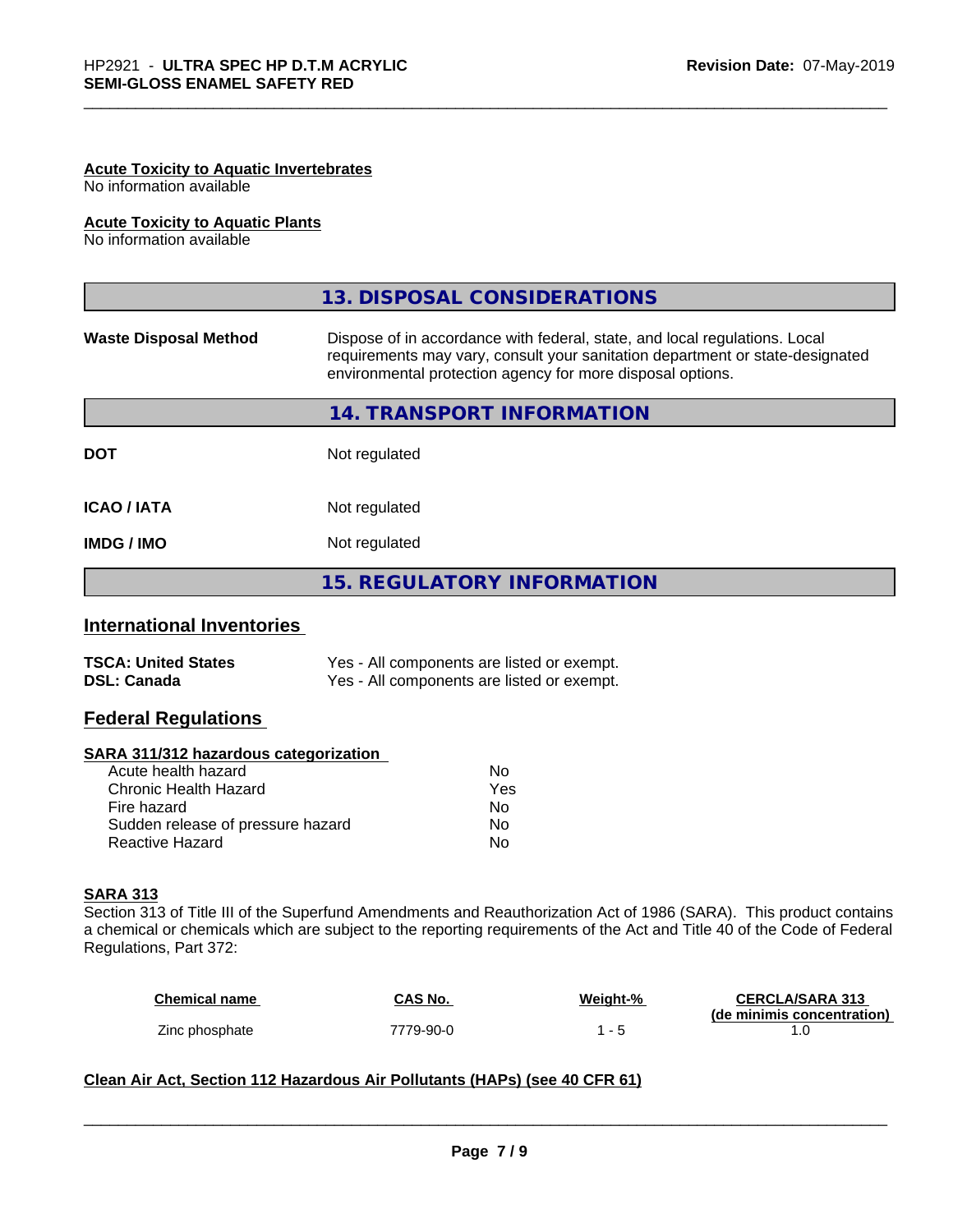This product contains the following HAPs:

*None*

# **US State Regulations**

### **California Proposition 65**

**A WARNING:** Cancer and Reproductive Harm– www.P65warnings.ca.gov

#### **State Right-to-Know**

| Cher<br>-----<br>name<br>шса            | Mas<br>…ad∪llu∂ <del>c</del> uə | larcay<br><b>NAV</b><br>. .<br>$\cdot$<br>$-1$ | nsvlvania |
|-----------------------------------------|---------------------------------|------------------------------------------------|-----------|
| - -<br>. nhoenhotr<br>Zinc:<br>nosphate |                                 |                                                |           |

#### **Legend**

X - Listed

| <b>16. OTHER INFORMATION</b>                                                                                                                          |            |                                                                            |                      |          |
|-------------------------------------------------------------------------------------------------------------------------------------------------------|------------|----------------------------------------------------------------------------|----------------------|----------|
| HMIS -                                                                                                                                                | Health: 1* | <b>Flammability: 1</b>                                                     | <b>Reactivity: 0</b> | $PPE: -$ |
| <b>HMIS Legend</b><br>0 - Minimal Hazard<br>1 - Slight Hazard<br>2 - Moderate Hazard<br>3 - Serious Hazard<br>4 - Severe Hazard<br>* - Chronic Hazard |            | X - Consult your supervisor or S.O.P. for "Special" handling instructions. |                      |          |

*Note: The PPE rating has intentionally been left blank. Choose appropriate PPE that will protect employees from the hazards the material will present under the actual normal conditions of use.*

*Caution: HMISÒ ratings are based on a 0-4 rating scale, with 0 representing minimal hazards or risks, and 4 representing significant hazards or risks. Although HMISÒ ratings are not required on MSDSs under 29 CFR 1910.1200, the preparer, has chosen to provide them. HMISÒ ratings are to be used only in conjunction with a fully implemented HMISÒ program by workers who have received appropriate HMISÒ training. HMISÒ is a registered trade and service mark of the NPCA. HMISÒ materials may be purchased exclusively from J. J. Keller (800) 327-6868.*

 **WARNING!** If you scrape, sand, or remove old paint, you may release lead dust. LEAD IS TOXIC. EXPOSURE TO LEAD DUST CAN CAUSE SERIOUS ILLNESS, SUCH AS BRAIN DAMAGE, ESPECIALLY IN CHILDREN. PREGNANT WOMEN SHOULD ALSO AVOID EXPOSURE. Wear a NIOSH approved respirator to control lead exposure. Clean up carefully with a HEPA vacuum and a wet mop. Before you start, find out how to protect yourself and your family by contacting the National Lead Information Hotline at 1-800-424-LEAD or log on to www.epa.gov/lead.

**Prepared By** Product Stewardship Department Benjamin Moore & Co. 101 Paragon Drive Montvale, NJ 07645 800-225-5554